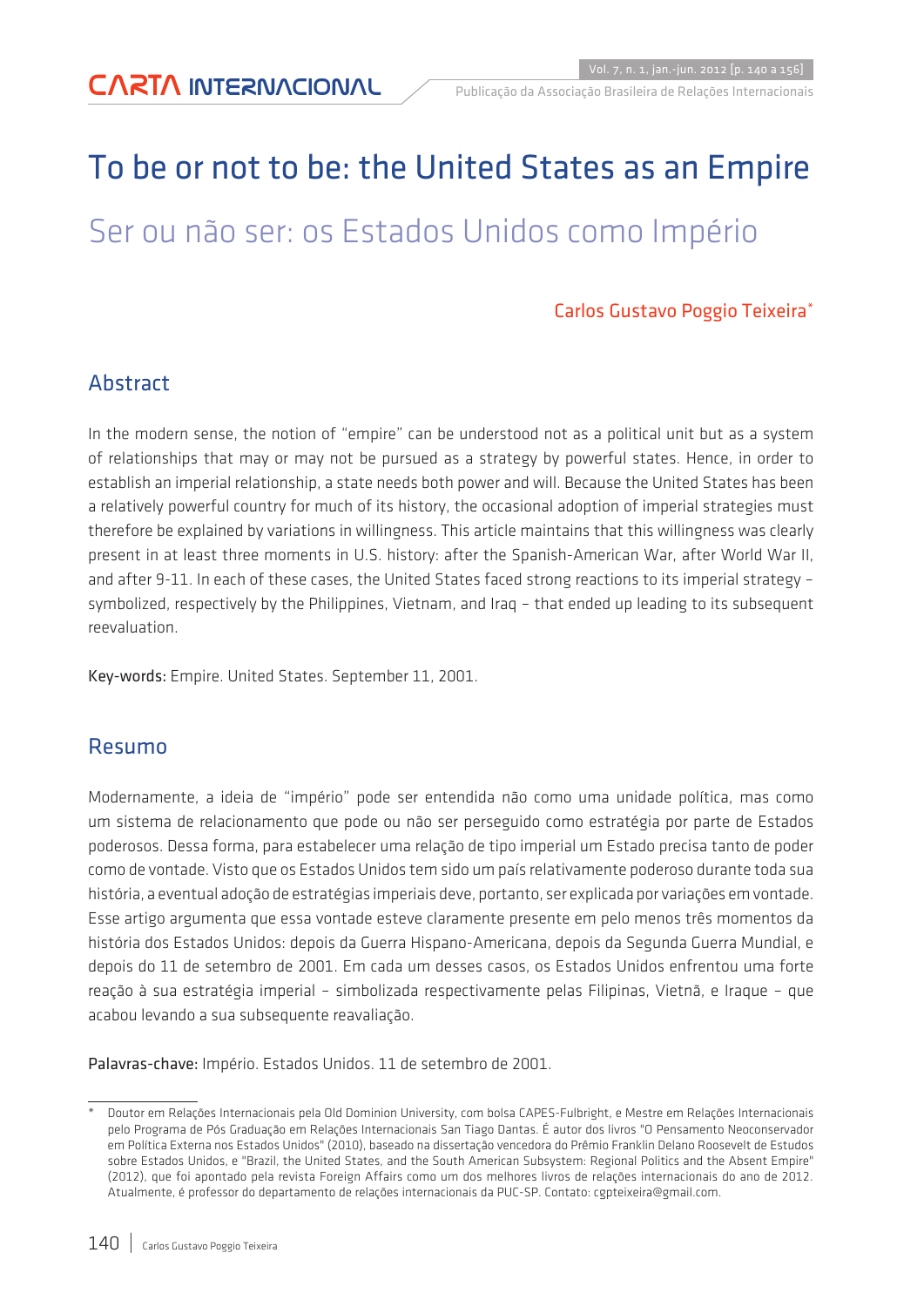#### Introduction

Such as any other nation that achieved great power status, the United States has often been referred to as an empire. However, this term puts forth so many negative connotations that a number of scholars prefer to avoid using it altogether. In fact, "empire" is one of those terms in the social sciences that have acquired emotional undertones, and, as such, it has inevitably lost some of its scientific purpose. The issue is especially controversial in the U.S. context since this was a country born as a reaction to an overseas empire and therefore with a strong antiimperialistic rhetoric. The literature of the United States as an empire has plenty of debates on whether it is a good or a bad thing, whether the United States should repeal it or embrace it. Although these debates are important, they often do not fail to provide a useful and valuable neutral definition of empire. This is especially troublesome if one considers that the notion of empire can be significantly useful to explain some international relations phenomena.

In this article I deliberately avoid debating benefits or drawbacks of the empire. When referring to "empire" I do not mean a political unit, but a system of relationships that may or may not be pursued as a strategy by powerful states. In this sense, the question is not whether the United States *is* an empire or not, but whether it has pursued imperial solutions for specific problems or not. It is undeniable that U.S. is a power, but the question that this article seeks to pose is when and how this power was clearly embodied in imperial strategies. I claim that the "how" is related to a factor that goes beyond the materialistic perception and includes an ideological component – the willingness to use imperial power in order to establish an imperial relationship. If an empire then requires power and will, and since the United States has been a very powerful country since, at least, the end of the nineteenth century, adopting imperial strategies could be explained by the changes in willingness. Based on a variety of interpretations, I will prove that this willingness was clearly present in at least three moments in U.S. history: after the Spanish-American War, after World War II, and after 9-11. In the first case, it was an entirely internal process that grew as the perception of U.S. power grew. In the second case, the willingness was developed from the outside, enticed by others as they perceived U.S. power to be so great that could be used in their interest. Finally, in the latter case, the willingness developed rapidly as a (over) reaction to being confronted by antagonist forces, in a moment when the United States enjoyed a unipolar status in the international system. In each of the three cases, the United States faced strong reactions to its imperial strategy that led to its subsequent reevaluation.

#### Post 1898: Empire by choice

The Spanish-American War of 1898 could be regarded as the official milestone for the U.S. entrance in the great-power game. Before that, as Ernest May (1991, 3) makes it clear, "the United States was dealt with as a second-rate power". However, "by the early twentieth century", he adds, "some European statesmen looked upon America as a very formidable power indeed" (May 1991, 5). The Spanish-American War, thus, is usually considered by several authors to be the event that "dated American entry into the arena of world affairs" (Morgan 1965, ix).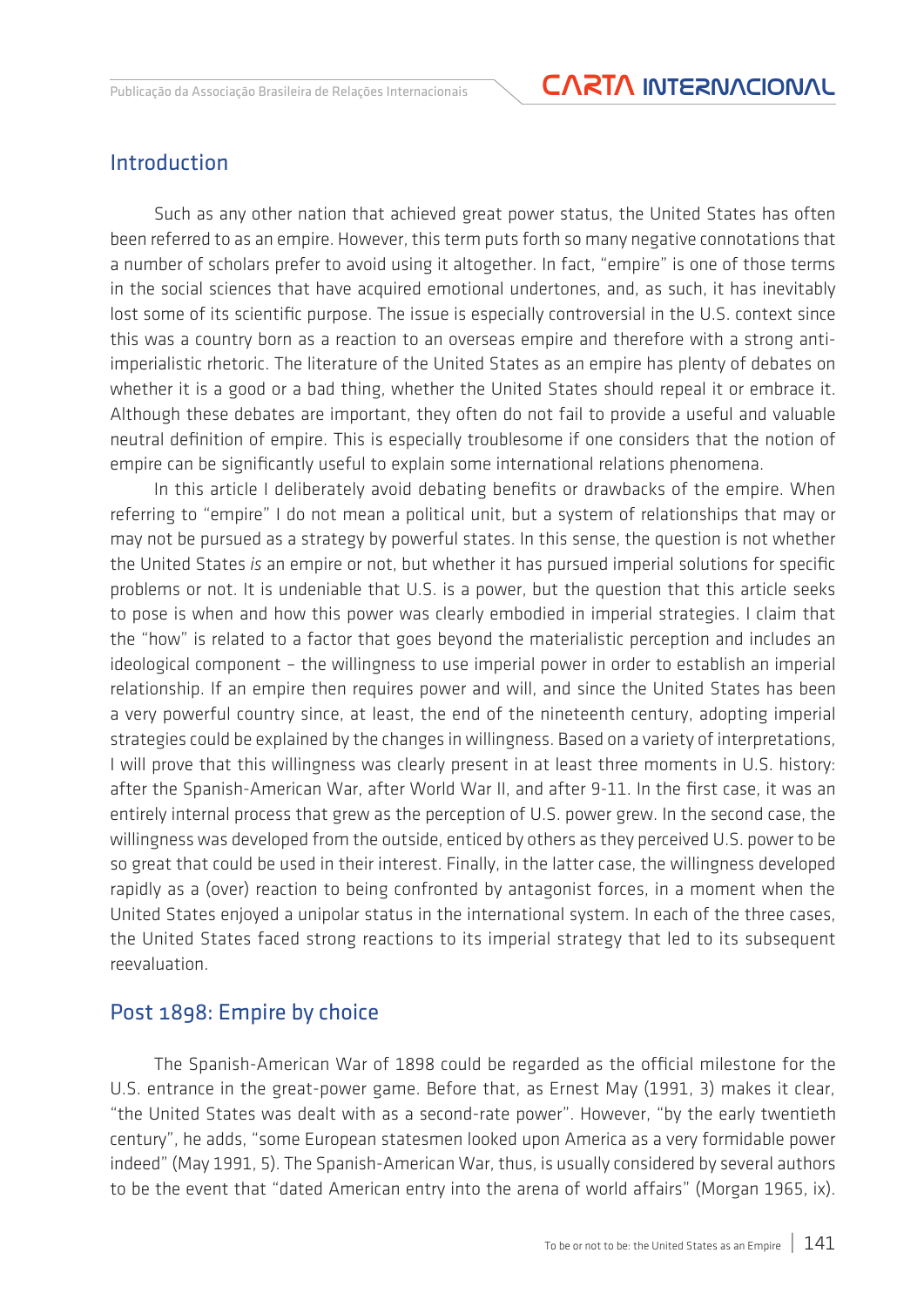As the United States was being born as a great power, it fatally had to discuss what kind of power in the world it was going to be. And it is during this time that the willingness for empire is most evident, especially on occasion of the debates surrounding the annexation of previous Spanish colonies. In having to decide what direction their country should take as a newly-born greatpower, Americans often displayed a certain immaturity that is characteristic of rookies. Dwelling in a world of empires and having just defeated one important European empire, Americans had to decide what direction they would take as a great power themselves. Living in a country with vast resources gave Americans the choice of being a great power without necessarily having to acquire an empire. Nevertheless, the political solutions undertaken by American statesmen in the aftermath of the Spanish-American War, especially in the case of Cuba and, even more clearly, the Philippines, were typically imperial. The United States became, then, an empire by choice rather than by necessity.

As David Healy (1970, 11) points out, the world of the 1890s "was still a world of empires, and the British Empire was still by far the largest and most imposing. All the great powers, however, had colonial possessions and were eager for more; all over the world the United States now seemed the most important exception to the prevalence of national land-hunger". In this world of empires, it sounded just natural for U.S. policymakers to talk candidly about the notion of an American empire, since it was culturally acceptable back then. Healy remarks that the mindset of the 1890s was characterized by the belief in progress and evolution, which was based on the notion of white superiority – "the white man's burden". This was translated in a "dual mandate" where the civilized societies in the world "provided progress, and colonies provided raw materials" (Healy 1970, 17). Healy also highlights that colonies were acquired not only for economic purposes but it also meant strength and controlling strategic points. Since the United States was a country that had no pressing needs for raw materials outside its territory, it was the cultural and strategic argument that provided the strongest basis for behaving in imperial ways. In an 1898 article entitled "Isolation or Imperialism", John Procter, who was a close friend of Roosevelt, wrote that "it seems to be the fate of the black and yellow races to have their countries parceled out and administered by efficient races from the Temperate Zone". England was the example to be followed, and the result of American imperialism would be "the advance of the blessings of civilization over the world" (Welch 1972, 25). On the Philippines, Procter argued that "there shall arise a New Imperialism, replacing the waning Imperialism of Old Rome; an Imperialism destined to carry world-wide the principles of Anglo-Saxon peace and justice, liberty and law" (Welch 1972, 26). This distinction implies that while there was an "old imperialism" concerned with territorial aggrandizement, the "new imperialism" would be concerned with spreading Anglo-Saxon values to allegedly backward peoples. A similar argument was made by David J. Hill, who was Assistant Secretary of State during the McKinley and Roosevelt administrations, in an 1899 article entitled "The War and the Extension of Civilization". Hill rejects both the notions of "imperialism" and expansionism" and argues that "a more fitting term to designate the aims and achievements of the nation is, perhaps, the phrase 'the extension of civilization'" (Welch 1972, 70). While others emphasized the strategic imperative, they also had the civilizational argument at the back of their minds. In an article stressing the strategic importance of Hawaii, Captain Alfred Mahan defends that "it is imperative to take possession" of the island (Welch 1972, 44). And again,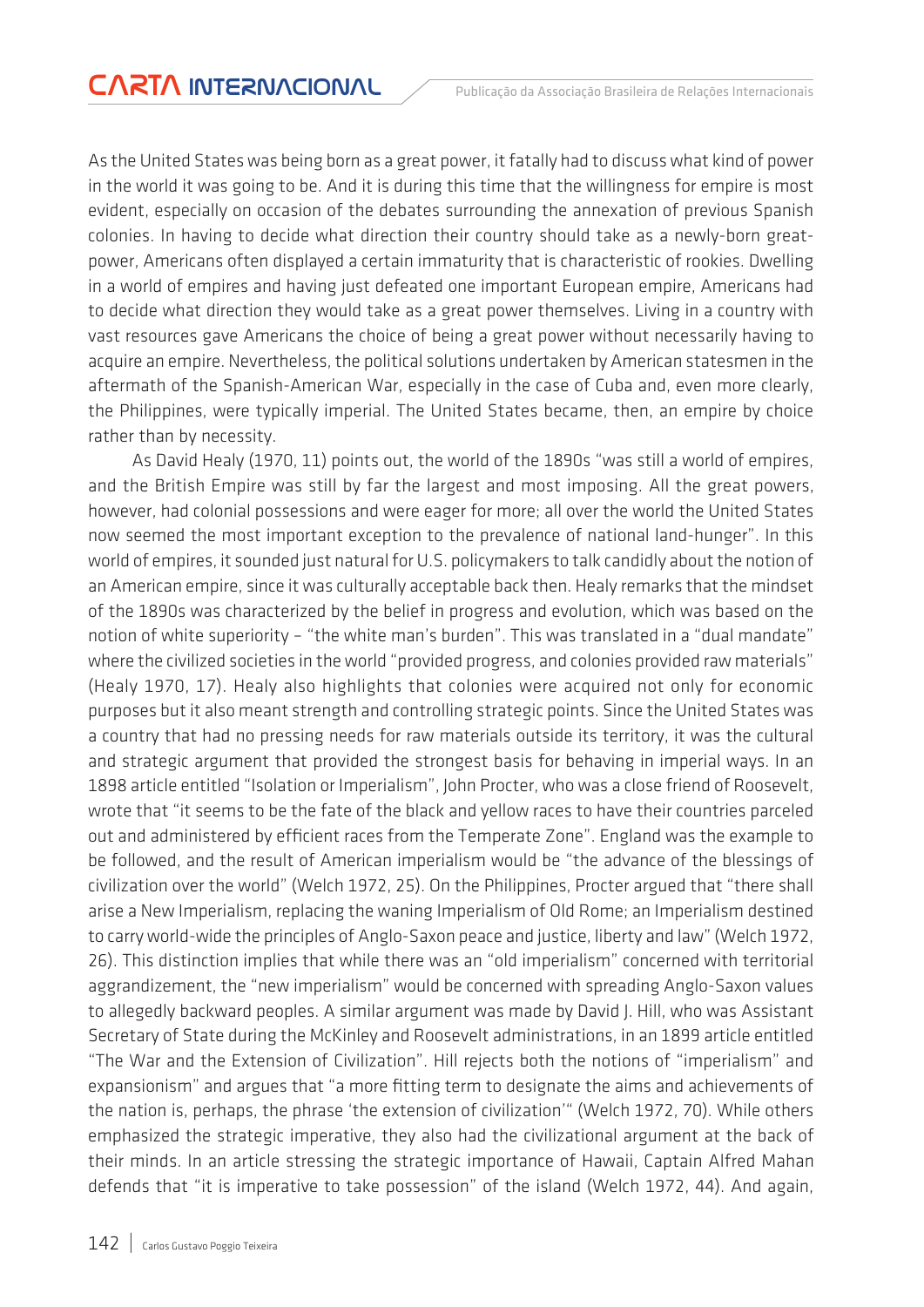### Publicação da Associação Brasileira de Relações Internacionais **CARTA INTERNACIONAL**

England was to be the model of imperial policies. "How much poorer would the world have been", Mahan exclaims, "had Englishmen heeded the cautious hesitancy that now bids us reject every advance beyond our shore-lines!" (Welch 1972, 43). In a letter to Mahan, the then Secretary of the Navy Theodore Roosevelt agrees: "I need not to tell you that as regards to Hawaii I take your views absolutely [...] If I had my way we would annex those islands tomorrow" (Welch 1972, 98). Roosevelt went beyond praising the British Empire which brought "an incalculable gain for civilization" (Welch 1972, 118), to also praise the Russian and French empires. His conclusion is unequivocal: "Fundamentally, the cause of expansion is the cause of peace" (Welch 1972, 120). One important aspect that these debates unveiled is how inappropriate it is to resort to notions of economic imperialism to understand the use of empire as a political solution, particularly in the case of American statesmen. As Welch argues, "the expansion which they debated was not a vague economic imperialism but the expansion of American political sovereignty and territorial rule to noncontiguous, overseas territories" (Welch 1972, 4), Their arguments, as shown above, embraced several other motivations beyond merely economic factors.

Thus, even though Americans generally talked about resisting the idea of becoming a European-like imperial nation, the temptation was too great to be ignored. This was true not only at the decision-making level as shown above, but it was also popular with the general public. The easy victory achieved in the war with Spain made clear that the United States was a powerful country indeed, but beyond that, it created a public will for empire. For Lars Schoultz (1998, 78), during the final decades of the nineteenth century, "U.S. *citizens* slowly developed the desire to acquire an overseas empire" (emphasis added). Schoultz enlists as one explanation for the war with Spain the existence of a "public mood for a more aggressive U.S. foreign policy" (1998, 130). Max Boot (2002, 106) maintains that those who advocated a more constraint foreign policy "were swamped by a tidal wave of imperialist sentiment". May (1991, 7) argues that, with the widespread perception of a "rising might" in the 1890s, "grew an ebullient, almost reckless mood" that fueled an imperialist perspective. John Dobson (1988, 201) draws attention to the immature aspect of the newly-born great power. "In its first forays into the game of great-power diplomacy", he argues, "the United States often behaved like an adolescent: brash, bold, and impetuous". H. Wayne Morgan remarks that the United States went to war with Spain "in a holiday mood that reflected its ignorance of the realities of either combat or world responsibilities" (Morgan 1965, 65), and the immediate outcome of the war would obviously reinforce this mood.

Hence, the interesting aspect of singling out 1898 is the fact that during that period the public will for empire is clearly identified. Dobson (1988, 65), for example, shows a very cautious McKinley who was wary of going to war even after the accidental destruction of the warship Maine had been blamed on Spain. He highlights that "the public concluded that Spain had been directly or indirectly to blame, and the public demanded a suitable punishment". Dobson (1988, 63) demonstrates that as late as March of 1898, a month before war was declared, "McKinley still hoped the suffering in Cuba could be ended without resorting to war", but the public and congressional pressures eventually convinced him "that the United States was going to war, with or without him, and he preferred to keep his credibility as a leader" (Dobson 1988, 65). "The Americans wanted war", concludes Dobson (1988, 70), "and McKinley let them have it".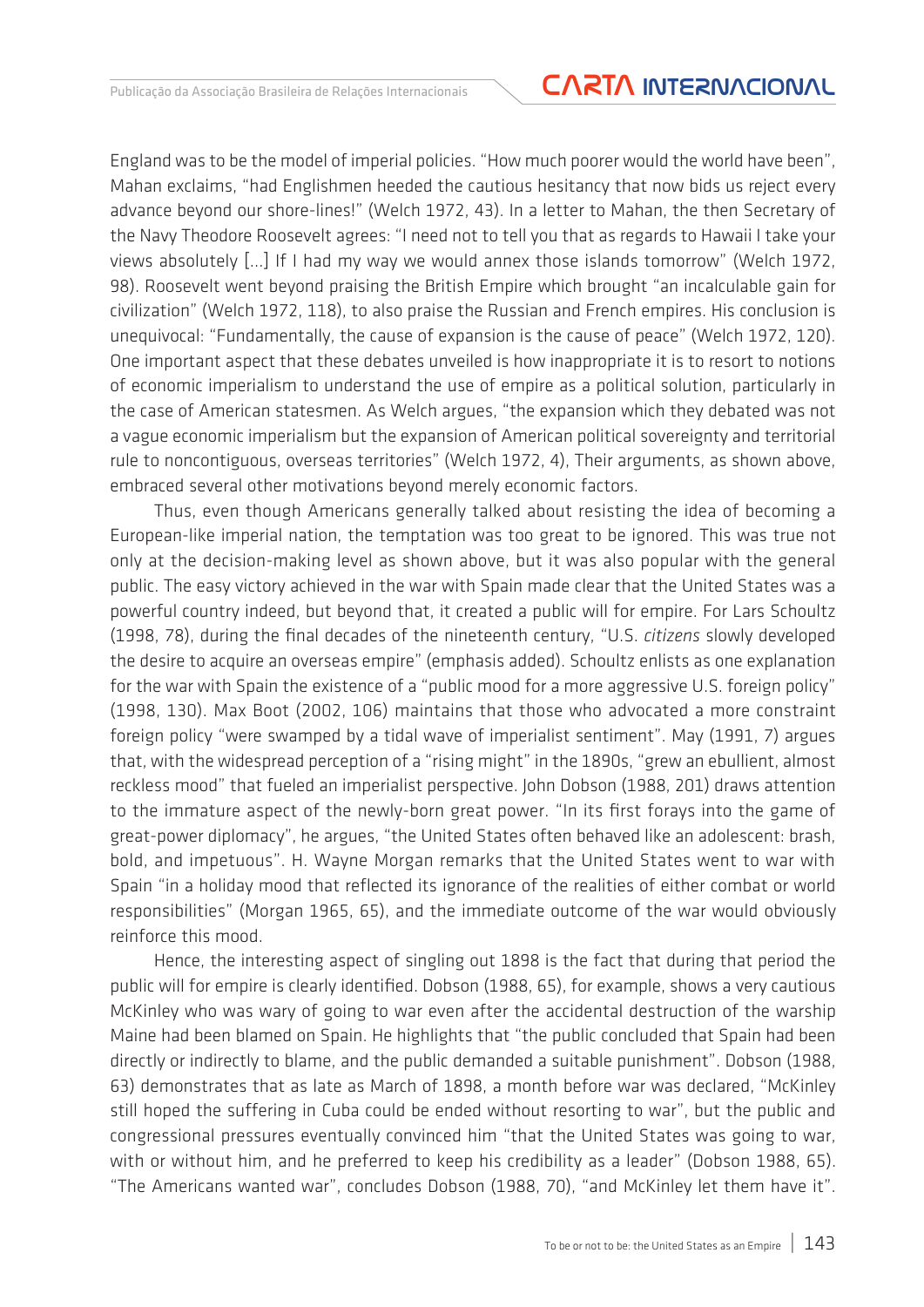Morgan (1965) disagrees on the question of McKinley cautiousness but consents on the degree of popular demand for empire. For Morgan (1965, x), acquiring Hawaii, the Philippines, and other territory were "part of a deliberate program for extending American power into the international politics and trade arena, and not by accident or default". As regards the public mood, the author mentions a poll of late 1890s showing that forty-three percent of newspapers favored the idea that he United States should be an empire, only a third opposed to it, and the remaining were undecided. For Morgan (1965, 14), however, it was not the "yellow press" who supported the American empire, but "it merely fed a public opinion that already existed".

Obviously, not everyone was so sanguine about the prospects of empire. The fact is that it is not so much that there was no opposition to empire, but that its supporters were far more popular. As Morgan (1965, 88) points out, "anti-expansionists in the [Republican] party admitted they were unpopular". In a book analyzing the anti-imperialist movement in the United States between 1898 and 1900, Robert Beisner (1992, 228) concludes that their failure "came partly because it was not possible to make Americans ashamed of themselves and afraid of the future at a time when they were enjoying fresh breezes of prosperity, glory, and optimism after more than a decade of depression and social strife. The anti-imperialists had run headlong into the fact that nothing succeeds like success. Thus, they were unable to prevent the acquisition of an empire".

The critical moment of the American empire during this period was definitively the question of the Philippines. Contrary to the arrangement made for Cuba through the Platt Amendment, which restricted Cuban sovereignty but retained some aspects of its independence, the solution for the Philippines was outright imperial – it was transformed in a de facto U.S. colony. If there could be geographic and political justifications for the cases of Cuba and Hawaii, "acquisition of the Philippines would represent colonialism, naked and shameless" (Welch 1972, 56). Moreover, while the idea of annexing Cuba or Hawaii had existed even before 1898, "prior to the war with Spain, no one in the United States even thought of acquiring the Philippines" (Healy 1970, 56). The question of the Philippines was, thus, an unexpected and unanticipated consequence of the war with Spain that suddenly left American statesmen to decide what to do with that piece of territory. The main concern was with other imperial powers – having defeated Spain, the McKinley administration reasoned that it would be imprudent to leave the Philippines to be conquered by another power. As Morgan (1965, 74) explains, "suspicions of foreign powers and their designs in the East intensified this emerging demand for empire [...] If America did not take the Philippines, they would, many reasoned". The McKinley administration was not entirely sure of what to do with the Philippines but he eventually decided to keep it because "no other attractive alternative ever emerged" (Dobson 1988, 104). Since he reasoned that he could not return them to Spain, not turn them over to another power, neither leave them to themselves because of, in his own words, their "native ignorance and inability to govern", he concluded that "there was nothing left for us to do but to take them all, and to educate the Filipinos, and uplift and civilize and Christianize them" (Morgan 1965, 96). The fact that the majority of the Filipinos were already Christian seems to have escaped McKinley.

The Philippines issue set a standard that accompanied other imperial ventures of the United States, that is, a pattern of initial optimism of American good intentions in bringing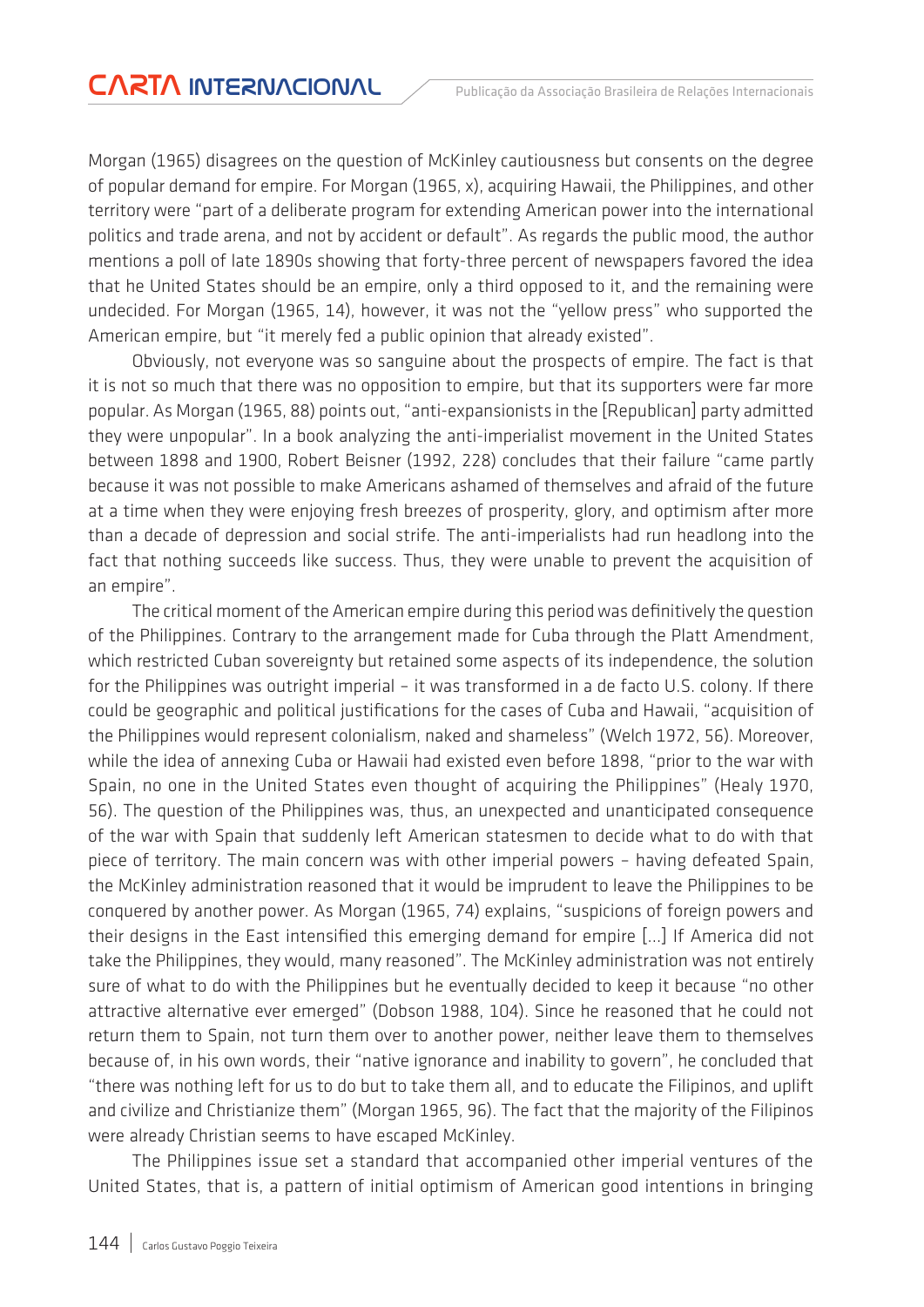order to dysfunctional societies, followed by frustration because of unexpected local resistance, which eventually culminates with a general bitter feeling that the United States should not get itself involved in the first place. As Dobson (1988, 107) points out, McKinley "presumed that the natives would be very happy to accept American aid and control" of the Philippines. The fierce resistance encountered in the Philippines led policy-makers and the public to rethink the wisdom of taking over that archipelago. "In less than a year" after 1898, Beisner (1992, xxii) observes, "a strong but largely self-contained America had changed into a far-flung empire already harassed by a colonial rebellion". The costs of fighting the Philippine insurrection was far greater that the cost of the war with Spain, especially as regards causalities. If the United States had lost a few hundred men in the Spanish-American War, it lost more than 4,000 putting down the Philippine insurrection (Dobson 1988). As a consequence, "the public's enthusiasm for conquest had deteriorated into frustration over expensive, time-consuming efforts at colonial consolidation" (Schoultz 1998, 191).

Thus, the effects of fighting the Filipino insurrection quickly obliterated the "ebullient mood" in the aftermath of the 1898 war. "Brief though it was", writes Dobson (1988, 209), "the Spanish-American War had so many complex disturbing consequences that it helped inoculate the United States against future, potentially much more costly, adventurism". The immediate effect, therefore, was a warier attitude towards the putative glamour of empire. In Morgan's (1965, 111) words, "[a]s American soldiers in that faraway land, prey to the terrors of climate, disease, and human enemy, fell before the machete and the bullet, some of empire's glitter faded". For Bernard Porter (2006, 71), fighting in the Philippines "was one of the things that made America stop in her tracks, and held her back from much more formal imperialism after the Spanish War". Beisner (1992, 226) argues that, as a result of the experience in the Philippines, the imperial urge "faded after 1900 as quickly as the anti-imperialist movement itself. By 1902, a close associate of Theodore Roosevelt [said that] the Philippines 'cost us a great deal of money; and any benefits which have resulted from it to this country, are, as yet, imperceptible to the naked eye'". Schoultz (1998, 192) observes that American citizens "were quietly coming to wonder about the wisdom of an expansionist foreign policy. The taste of empire was no longer in the mouths of the people". The public that had so vigorously supported a more aggressive foreign policy suddenly disappeared leaving policy-makers "alone to raise the children of their adolescent indiscretion" (Schoultz 1998, 192). In striking opposition to the mood a few years earlier, by the time of World War I, "anything smacking of 'imperialism' was in bad odor with enlightened opinion" (Boot 2002, 231).

The pattern was set. Initial great designs eventually would give way to commonplace unembellished facts. The grandiose idea of civilizing mission would be translated into the less charming reality on the ground of building roads and schools. The glamorous phase of military conquest would be quickly replaced by the dirty stage of guerrilla warfare. Public approval would obviously behave accordingly, but presidents, caught by events and having to deal with situations produced by earlier decisions, had a narrower margin of maneuver. About one hundred years later, the United States would find itself in a strikingly similar situation.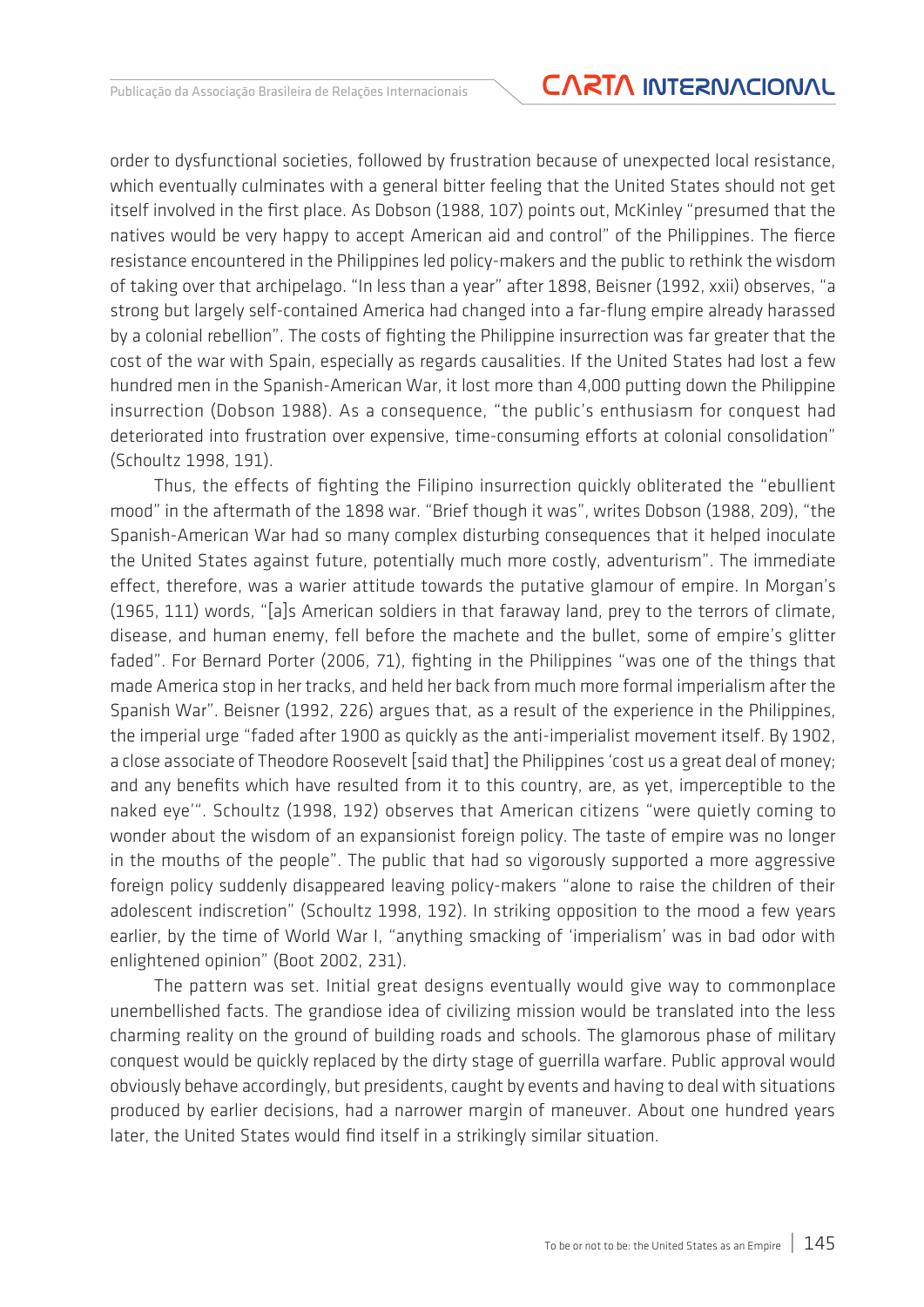#### Post 1945: Empire by invitation

While in 1898 the United States and the world acknowledged American power, by 1945, having gone through several imperial experiences in the Philippines and in the Caribbean, the United States was a far more mature power. This time, U.S. statesmen were far less sanguine about the possibilities of using their great power to imperial ventures. Having reached maturity, the United States would not act based on a reckless mood. But the situation in Europe did not leave the U.S. with many choices and the country was actually invited to play a more active role, thus constituting, in Geir Lundestad's (1990) words, an "empire by invitation". At the same time the United States reached maturity as a great power, it became a global power.

The belief that the United States built an empire by invitation during the Cold War was developed by Lundestad, but it was already present in previous works. Amaury De Riencourt (1968), for example, argues that with Europe broke after World War II, the United States proceeded to establish an empire beginning with Greece and Turkey. "The essence of the Marshall Plan", argues De Riencourt (1968, 86), "was that it was not a dictation of the United States to Europe, but an *invitation* to the Europeans to join together" (emphasis added). The same invitation that was made on the economic realm, was repeated at the security level. Again, as De Riencourt remarks (1968, 262), "it was not Washington that imposed the Atlantic Pact on more or less reluctant partners but the French Premier of the day, Henri Queuille, who, on February 25, 1949, made a desperate appeal for American protection". The "price tag" for American protection would be unifying Western Europe. As John Lewis Gaddis (1997) states, this aspect was the core difference between the American and the Soviet empires – while the first was largely an empire by invitation, the latter was basically an empire by imposition. George Liska (1967, 20) also makes this differentiation between what he calls a "predatory empire', one characterized by a "polity driven into expansion from within", and an empire "drawn into expansion by the more or less remote conflicts and ambitions of third states".

Therefore, in contrast with the deliberate choice made some fifty years earlier, now the United States was far more reluctant to resort to imperial solutions. But, truth was that the vacuum left in Europe would be filled either by one side or the other, and the Soviet alternative was too dangerous to be ignored. It was certainly not ignored by the West Europeans, who insistently claimed for American help. It was also not ignored by U.S. statesmen, who realized the country's new global responsibilities. Contrary to 1898, when the United States without properly having imperial power tried its hand on the imperial business in an "ebullient mood", now resorting to empire was a corollary of the inescapable reality of the international system. This important difference is vividly captured by Liska (1967, 113) when he suggests that "an exuberant policy of external interference and expansion which stemmed from a mood, can fade with the next mood swing; a policy of leadership for a power-to-be, rooted in a configuration of forces and pressures, however, can resist only with that configuration". And in this configuration, even if the United States did not have imperial ambitions, it would often resort to "imperial methods" (Steel 1970, 17). Again, this would not be an empire driven chiefly by economic motives, but it would actually constitute a kind of "welfare imperialism" (Steel 1970, 19) without any clear or immediate economic benefits. As Ronald Steel states (1970, 21), "in many of the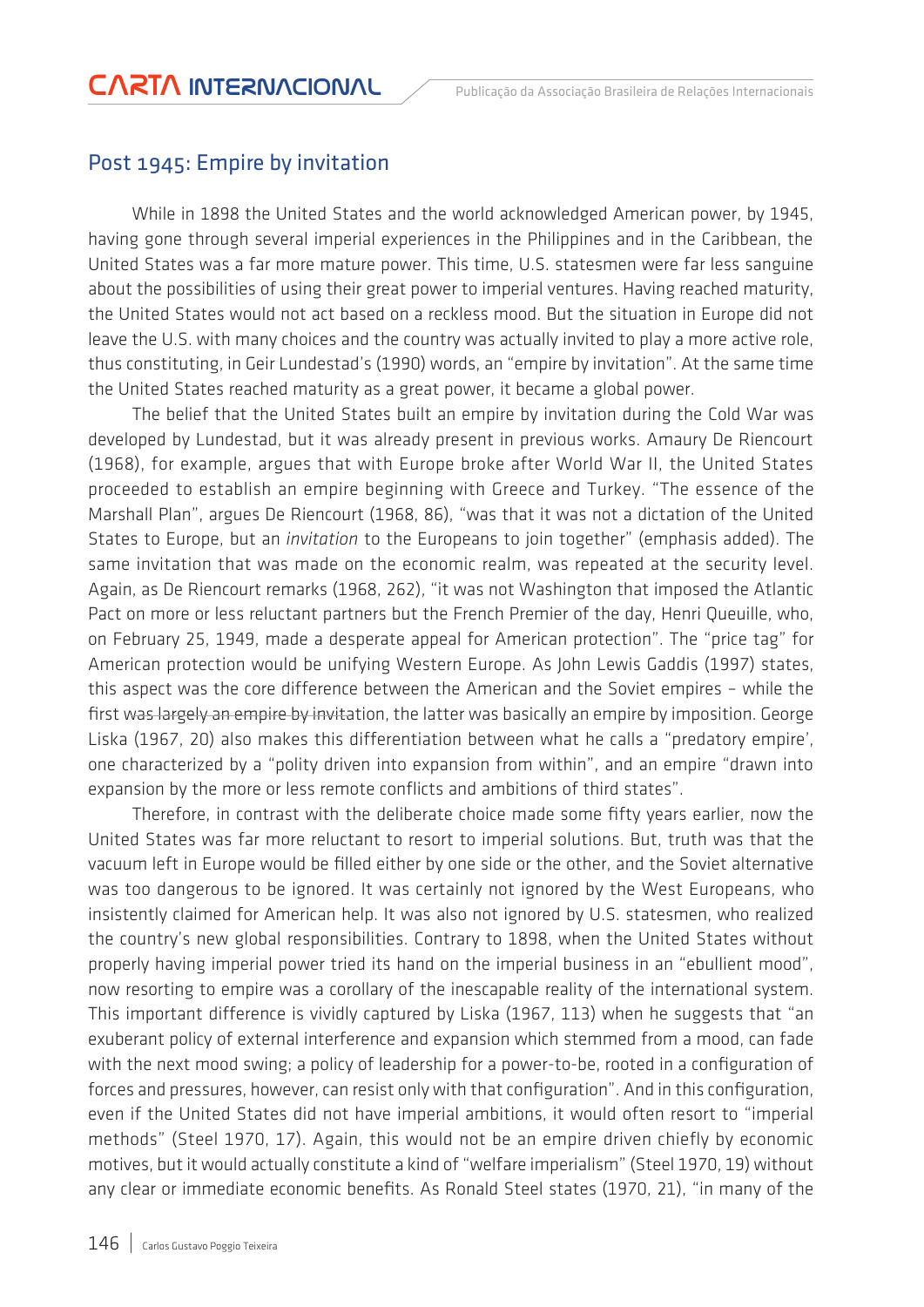new states we performed the tasks of an imperial power without enjoying the economic or territorial advantages of empire".

Thus, even if sometimes reluctantly, the United States saw itself in the mid-twentieth century building an empire of proportions unimagined at the beginning of that century. This time it was to be a global empire different than any other in modern history. As Lundestad (1990) points out, it was both different than the British empire before it, and from the Soviet empire. Compared to the latter, it was global, not regional. Compared to Britain, which extended largely to peripheral countries, it contained much more important units – Britain, Western Europe with most of Germany, and Japan. It was probably in this latter country that the imperial aspect was most evident, since "Japan's defense became an American responsibility and Japan's foreign policy to a large extent an extension of Washington's" (Lundestad 1990, 49). Lundestad (1990, 59) remarks that the invitation was also made outside these core areas, in places such as Pakistan, Saudi Arabia, Iran, South Korea, Greece, Turkey, and South Vietnam. Even in Latin America, there was some complaint "that the United States was taking too little interest in their affairs". All these areas issued some kind or another of invitations, "all of them ultimately with success, despite a certain initial aloofness on Washington's part, at least on the nature of the proposed guarantees" (Lundestad 1990, 60). But the key area and prime example of the invitation aspect was certainly Western Europe. Lundestad (1990) regards the Marshall Plan as the "economic invitation" from Western Europe, which was made as a consequence of the harsh conditions in post-war Europe, and that was followed by a "military invitation" made as a consequence of an increasingly perceived threat from the Soviet Union. The author demonstrates how hard the Europeans worked to guarantee U.S. defense of the continent, and to make this guarantee as strong and automatic as possible, and how Washington, even though it did not do anything explicitly against its will, pushed to moderate the extension of its military involvement in Europe. For example, both Truman and Eisenhower liked to stress that the United States was in Europe on a "temporary or emergency basis" (Lundestad 1990, 76).

Taking a somewhat similar approach to Lundestad, Niall Ferguson (2004, 73) observes that the United States had no clear and well defined policies for the occupation of Japan and West Germany. Especially in the latter case, policies were developed on the go and a "reverse power struggle" developed in which "State and War departments […] sought to pass the buck to the other". General Lucius D. Clay, who was the military governor of the U.S. occupied zone of West Germany "could not wait to get rid of this unlooked-for responsibility". As a consequence, Ferguson argues that the U.S. occupation was far from the ideal. "What was planned did not happen. What happened was not planned. This was not so much an empire by invitation as an empire by improvisation", he claims. The major factor that kept the United States strongly committed to the rehabilitation of Germany and Japan, Ferguson remarks, was the "fear of a rival empire". Thus, by combating Soviet imperialism, Americans were able to provide a rationale for their own imperialism, which leads Ferguson (2004, 78) to label containment as "the imperialism of anti-imperialism". This same line of reasoning was also made by other authors, such as Steel (1970, 16), who observed that "struggling against communism, we created a counter-empire of anti-communism".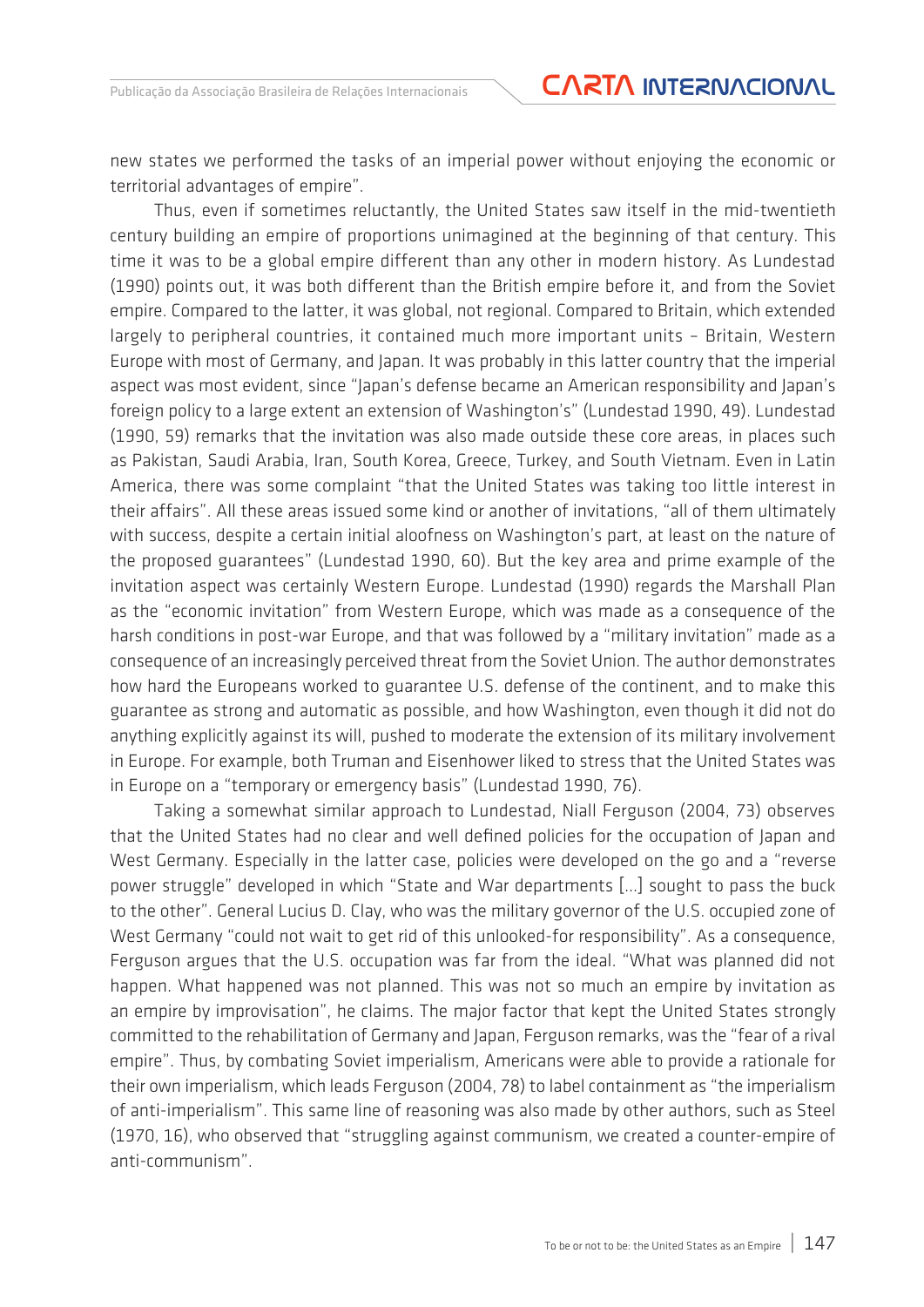This rationale of a counter-empire to battle against communism, embodied in the policy of containment, would be responsible for leading to an imperial policy that generated a strong reaction in the American empire's periphery. Again, as in the case of the Philippines, which were not on the American radar before the Spanish-American War, yet, suddenly became a central issue, another peripheral country would determine the course of American imperial temptation. As Lundestad (1990, 65) acknowledges, "the emphasis in 'empire' by invitation and on local support for the American role should not be taken too far" and in some regions armed force had to be used, even when no invitation was issued. And if Western Europe is the prime illustration of the notion of "empire by invitation", Vietnam became the opposite. If there was any invitation to the United States in Vietnam, it was not so much from the indigenous population but from the declining French empire. As in the case of the Philippines, the experience of Vietnam represented a change in the course and, not least significant, a change in the mood of American imperial career. As a matter of fact, Lundestad (1990) dates the early 1960s, when U.S. involvement in Vietnam began to increase as the beginning of the period of "decline" of the American empire.

Writing before the major escalation of the war, Liska (1967, 4) characterized the Vietnam war as "the first imperial war of the United States, fought at the remote frontier of empire [...] dictated by the concern for upholding minimum world order globally while raising issues of virtually direct rule locally and of the implications of a peripheral police action nationally". Some years later, when the outcome of the war was clear, Steel (1971, 16) would label Vietnam as "the bitter morning after". If the United States had gone to the Philippines some years earlier embodied in a spirit of new found might, it went to Vietnam also in a similar climate of "euphoria of power, generated in part by our success in the Cuban missile crisis and our military superiority over the Russians" (Steel 1971, 423). Yet, the model set by the Filipino insurrection, which is largely ignored by the analysts of the Cold War period, including Steel, would again repeat itself. The significant difference now was that the United States was a true global power with global responsibilities, in an era of increasing importance of the mass media. This time, the effects of fighting a local insurrection would have consequences not only for policy-makers and the general public mindset in the United States itself, but also for the newly born global audience. Thus, the "great tragedy" of Vietnam is not only, "the erosion of the belief by the American people in the virtue of their cause" (Steel 1971, 371) for this had already happened in some measure at the dawn of the century. The problem now was that this erosion occurred in a global, and not just a domestic scale. The effects were particularly relevant in the core of the American empire, when the war became a catalyst for changing the relationship with Europe. Writing when the Vietnam War was still unfolding, Steel (1971, 158) argued that "in no case would a unified Europe tolerate the continuation of the present situation [military dependence on US] in which it can automatically become involved in a major war as a result of some unilateral American action in a place like Vietnam". In fact, Lundestad (1990, 91) sees the Vietnam War as marking the beginning of the decline of the American empire, as it "changed both America's self-image and the world's image of the US".

But Vietnam was not the Philippines. It was worse. It is true that both had the effect of showing the limits not only of American power, but of American likeability. It is also true that both had important political and psychological impacts in the United States, and created a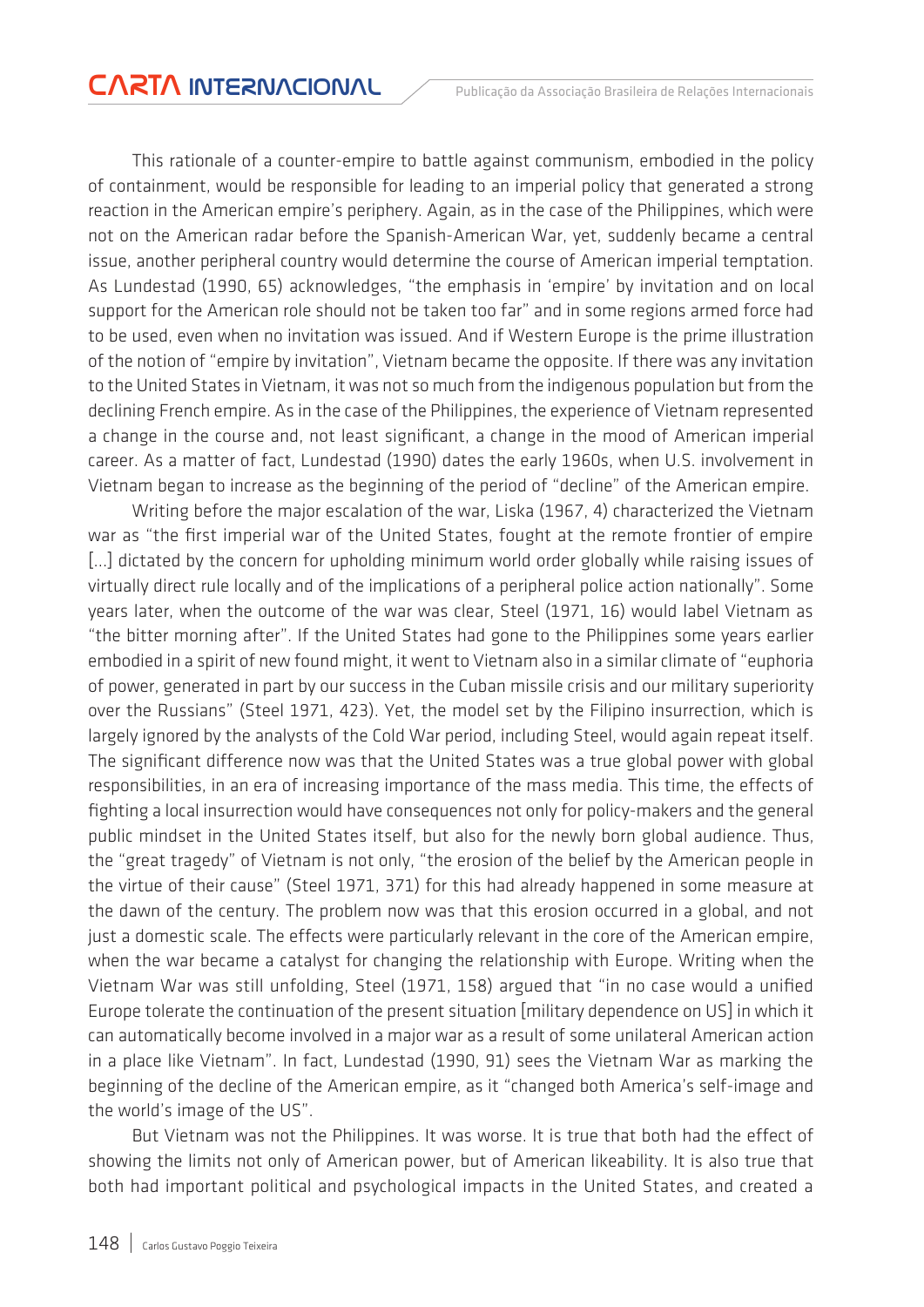certain "disillusionment and aversion to new commitments" (Lundestad 1990, 94). But contrary to the Philippines, Vietnam was a resounding defeat. Not only that, it was "the most significant American defeat" (Lundestad 1990, 94). Its psychological effects, according to Lundestad (1990, 112), "were in many respects similar to those the Boer War had on the British and, one might guess, Afghanistan had on the Soviets". If one observed what happened to the British and Soviet empires after the Boer and Afghan wars, the prospects for the American empire after the Vietnam War could be regarded as equally gloomy. The difference though, was that the Boer and Afghan War happened precisely when Great Britain's and Soviet Union's economic decline, while the United States showed a more robust, even if shaken, economy. However, in fact, the Vietnam War, as the Filipino War, made Americans realize once more the costs of empire. It would take forty years and a tragedy at home for the United States to adventure itself in an imperial undertaking of similar proportions.

#### Post 2001: Empire by provocation

As in the pre-1945 period, before September of 2001, the United States seemed wary of using too much of its power in the world at large. At the beginning of the new millennium, Americans seemed so comfortable in their role of Cold War winners that a foreign policy could be looked upon as an often dispensable luxury. During the 1990s, it was "the economy, stupid", and the following decade began with the promise of a "humble" foreign policy. Enjoying perhaps the greatest power ever acquired by any nation in the modern era, both in absolute and in relative terms, U.S. statesmen seemed content not to overuse it, despite occasional cries of interventionism. An adolescent power in the 1890s, reaching maturity in the 1940s, the United States resembled now an elderly power willing to enjoy retirement. The events of September 2001 however, forced the United States to resort once again to imperial solutions. But, as an elderly power, it would now display some signs of senility.

Similarly to Truman's and Eisenhower's stance on U.S. troops in Europe, it should be highlighted that, initially, it was not the U.S. intention to stay in Iraq for a long time, but the threat that was originally made in 2001, loomed even after the U.S. invasion of Iraq. Since the very beginning of the occupation in Iraq the Bush administration sought to assure that U.S. forces would remain in that country only for a brief period. President Bush assured in the beginning of 2003 that the United States would stay there "not a day more" than necessary. Other officials gave similar declarations estimating the duration of U.S. occupation between ninety days and six months (Ferguson 2004). These kinds of statements led Ferguson (2004, 203) to conclude by 2004 that the only thing clear about U.S. occupation in Iraq was that "it will be short". There are no reasons to doubt that the Bush administration did not want a long occupation, and that it intended to leave after elections were held.

The aftermath of the terrorist attacks of September 11, 2001 in general and the invasion of Iraq in particular, vividly reignited the debates of an American empire. In 2004, for example, Steel (2004) reviewed thirteen books released after 9-11 that dealt with the issue of empire. He remarked that the United States was "in the first stages of imperial self-recognition" (2004, 29). This refreshed interest in the notion of an American empire led to all sorts of interpretation and a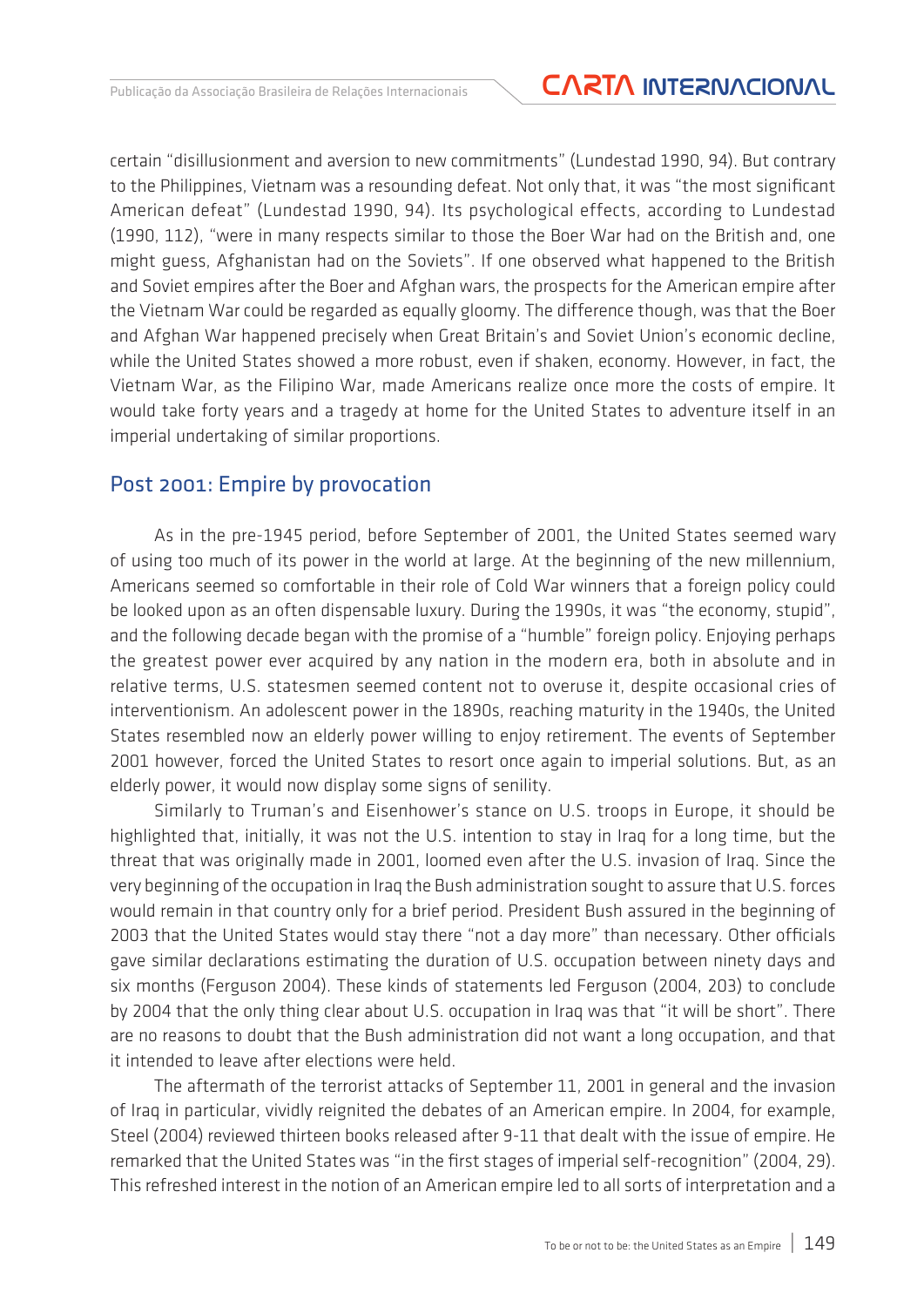corresponding renewed interest in the history of Roman and British empires in particular. Many, like Chalmers Johnson (2006), argued that the attacks of September 11 were just a payback for America's imperial actions in the past – U.S. actions abroad would eventually lead to disaster at home, they reason. For Johnson, the U.S. has been acting in imperial ways for a long time, but in a recent book he states that George W. Bush Administration was inherently evil – an empire that tortures, destroys ancient civilizations, and builds "imperial enclaves" with "swaggering soldiers who brawl and sometimes rape" women in the target countries (Johnson 2006, 278). U. S. military bases abroad are labeled as the "American version of colony" (Johnson 2006, 138). For Johnson, who is also critical of the British Empire, this imperial path will inevitably lead to the destruction of the American Republic and the establishment of a tyranny. Johnson argues that the fundamental choice of empires is between empire and democracy. He affirms that while Rome chose the first and lost the latter, Britain chose to maintain the latter and lost the first. Likewise, the United States faces the same choice, Johnson states. Jim Garrison (2004, 5) contends that this choice has already been made. For the author, after 9-11 the United States has crossed the threshold and "has made the transition from republic to empire" with "no turning back". Garrison (2004, 9) argues that the United States should see itself as a "transitional empire, one whose destiny at this moment is to act as mid-wife to a democratically governed global system" and eventually become the "final empire".

Similarly to Johnson, but in a less anguished tone, Andrew Bacevich (2002) defends that the United States has been pursuing a consistent imperial strategy since the beginning of the Cold War. This foreign policy is based on what Bacevich calls a "strategy of openness" aiming to create an open and integrated world dominated by the United States, and using force when necessary to "quell resistance" to this project. Under this perspective, even the end of the Cold War did not bring many changes to this underlying strategy – the difference is that it went from a defensive to an offensive one. Likewise, the aftermath of 9-11 is seen in this context as "a war to preserve and to advance the strategy of openness", now with less constraints (Bacevich 2002, 227). The author sees no major differences between the policies pursued by George H. W. Bush, Bill Clinton, and George W. Bush. Bacevich widely praises Williams Appleman's works. Williams who argued against the idea that the United States ended up pursuing an unintended imperial policy; instead, such as Williams, Bacevich sees this as a coherent and premeditated strategy of empire, diligently pursued by every American president since the end of World War II. Similarly to Johnson, Bacevich (2002, 133) points out the question of militarism as a central problem in this imperial policy, especially the "grandeur of America's post-Cold War military aspirations".

At the other end of the spectrum, Niall Ferguson (2004) also agrees that the United States had been an empire long before 9-11, albeit one in denial. In stark opposition to the authors mentioned above though, Ferguson considers that the world could benefit greatly if the United States gave a step further and unashamedly assumed the imperial mantle to become a full blown "liberal empire". The author provocatively argues that the experience of national independence after the period of decolonization "has been a disaster for most poor countries" (2004, 176), especially in Africa. The reason, Ferguson points out, lies in both the economicfinancial international system (such as protectionism, lack of net capital flows, and restrictions on free labor) and in those countries' domestic structures. Therefore, Ferguson (2004, 183)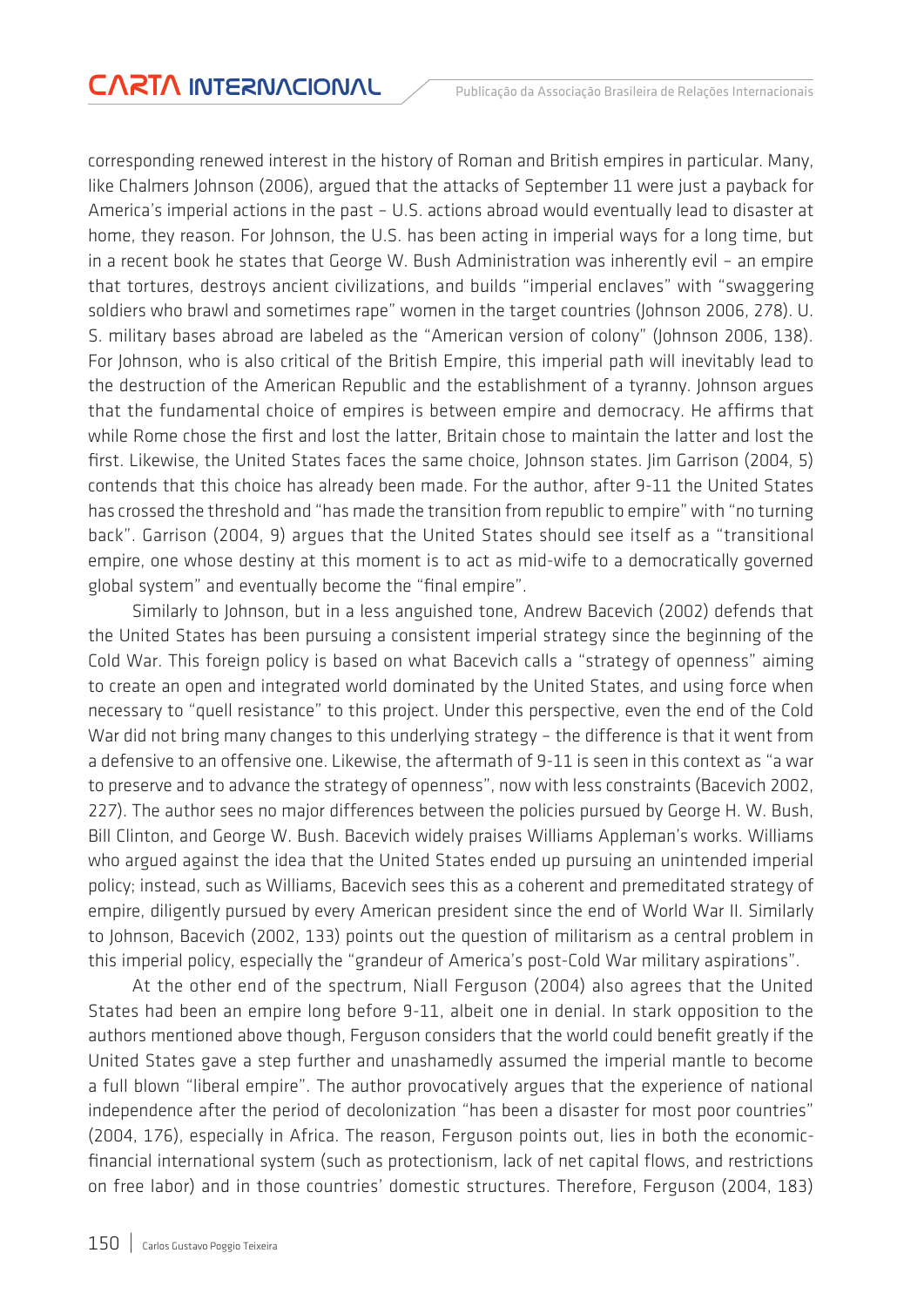### Publicação da Associação Brasileira de Relações Internacionais **CARTA INTERNACIONAL**

adds, "in most cases, their only hope for the future would seem to be occupied by a foreign power capable of constructing the basic institutional foundations indispensable for economic development". Whenever comparing with the British colonial experience, the author concludes that a liberal empire is needed for such a task. He goes on to give a specific example, insisting that "Liberia would benefit immeasurably from something like an American colonial administration" (Ferguson 2004, 198). Nevertheless, Ferguson (2004, 29) asserts that Americans "lack the imperial cast of mind" and that the United States has therefore been an "empire in denial", an "empire without imperialists", and an "empire by improvisation". His conclusion, thus, is that the United States should pursue "some profound changes in its economic structure, its social makeup and its political culture" to finally live up to its liberal imperial mission (Ferguson 2004, 301). In a similar fashion, Boot (2002, 347-8) highlights the benefits of U.S. imperial policies throughout history, but argues that if the United States does not develop a "bloody-minded attitude" and do not prepare "to get its hands dirty", then "it should stay home".

Between radical critics and enthusiastic apologists, there is a body of literature that takes a more nuanced approach, even though it may tilt more towards one or the other side. Bernard Porter (2006) argues that, while the United States has in fact shown imperial attitudes since its origins, it has become a "superempire" after 9-11, when it definitively transcended the predecessor British Empire to become something far greater. According to Porter, one major distinction between the American and the British empires is that the first is more ideologically driven. George Liska (1967, 109), who had written during the Cold war about the benefits of the United States exercising "an imperial role with greater magnanimity than the Romans were either prepared or even able to exercise", revised its position as a result of the aftermath of 9-11. In his more recent book, entitled "Twilight of Hegemony", Liska (2003) displays a considerably more negative tone. For Liska (2003), the best description of the policies pursued by the United States after 9-11 is neither empire nor hegemony – the author uses the term "hegemonism" to describe a situation in which the hegemonic power loses its self-control and a "rationally managed power is replaced by a political force and a soulless mechanism of senseless violence". He contrasts this with the Cold War strategy, seen as "a strategically rational contest of two differently conditioned and constituted, but essentially identical, imperial powers" (Liska 2003, 41). The fact that the end of the Cold War provided the United States with a counterbalancing imperial power, meant that its end would remove the "policing effects" inherent in that international structure. The United States then, would practice a "phantom hegemony" with Bush father and Clinton, which was basically a "reactionary" policy characterized by "reflexive responses" (Liska 2003, 13). The response given to the events of September 11, 2001, which was carried on under a feeling of omnipotence, would mean the transition "from phantom-hegemony to full-scale hegemonism" (Liska 2003, 36). This hegemonism is a "social pathology" that manifests itself in the "decay of imperial sense of obligation and consequent mission into a unilaterally prosecuted supremacist delusion" (Liska 2003, 41). The author identifies hegemonism as a response to an "early-stage of material decline relative to others or an earlier imperial self" (Liska 2003, 45). One important evidence of the dissolution, Liska (2003) points out, would be a moral secession of the European core from the American empire. It is interesting to notice that he mentions not only a relative material decline, but adds a moral and cultural dimension to maintaining the empire. Liska (2003,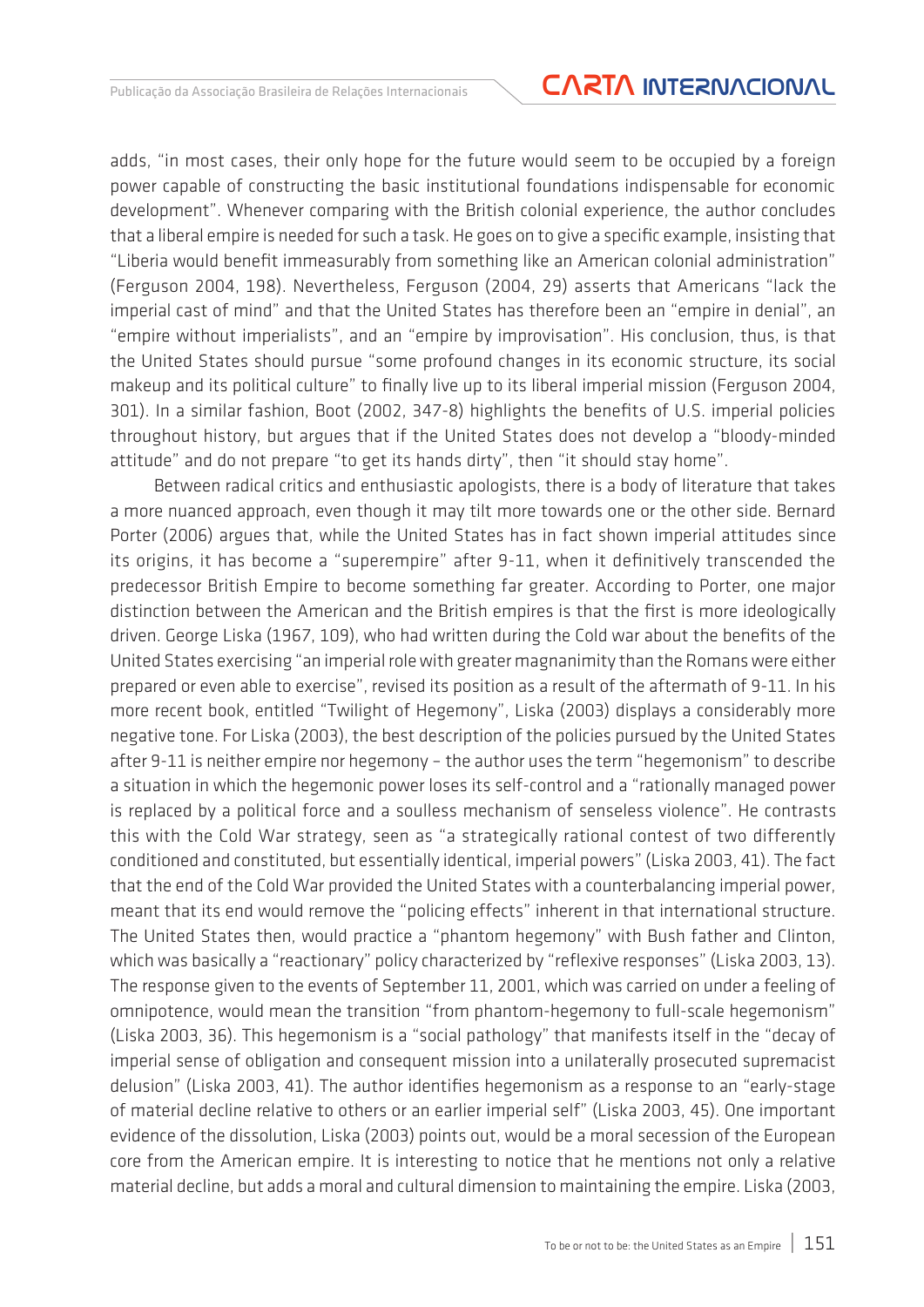52-3) adds that "replacing the regional core with a substitute regional control farther to the East might offer quantitative but not culturally equivalent replacement and replenishment". Thus, while Liska (2003) saw the Cold Ward United States as an empire with a sense of mission that brought order to the system, he describes the country that emerged after 9-11 as one with a pathology that makes it produce the opposite effect.

John B. Judis (2004) identifies the aftermath of the Spanish-American War as a period of U.S. imperialism, but argues that these policies were repudiated early on, especially by Wilson and Franklin Roosevelt. Wilson is credited to have "revolutionized American foreign policy" in what he repudiated the old notions of imperialism based on race and religion and set the goal of creating a world of democracies as the uppermost American ideal of foreign policy (Judis 2004, 117). For the author, the Cold War was a period that reflected the American commitment to dismantling imperialism, with a few setbacks in places, such as Vietnam and the Middle East. The immediate post-Cold War period is labeled as the "triumph of Wilsonianism", while the policies pursued by the Bush administration after 9-11 are seen as a rupture from the policies of Roosevelt and Wilson and a return to the imperial policies of the end of the nineteenth century. For Judis (2004, 166), what the United States tried to do in Iraq "was very similar to what the British Colonial Office had done in the region's oil states before World War II [...] Bush, whether in name or not, was reviving the imperial policies that Wilson and Franklin Roosevelt had repudiated". Therefore, the author's historical framework can be basically summed up in three different periods of U.S history: an initial "imperial moment" after the war with Spain; followed by repudiation of imperial policies that was later embodied in the "Cold War liberalism" from Truman to Reagan and in a "triumph of Wilsonianism" with Bush and Clinton; and, finally, a full blown revival of the imperial policies of the past with George W. Bush. Although Judis' approach may be debatable, his book is one of the few who actually compared events from 1898 and 2003. While several authors seem to forget the U.S. imperial experience in the Philippines, Judis considers that historical incident a central aspect in U.S. foreign policy history, which he denominates as "America's imperial moment". This perspective enables him to provide insightful comparisons, especially when it comes to the mood generated by initial easy victories that later proved to be deceiving. "In the wake of the surprisingly easy victory in Afghanistan", Judis (2004, 175) observes, the Bush administration "experienced the same rush of national power and the same illusion of omnipotence that the McKinley administration had experienced after the 'splendid little war' against Spain".

#### Conclusion

A number of commentators have noticed that when the United States entered the great power game in the late nineteenth century it acted like an adolescent – "brash, bold, and impetuous", as Dobson (1988, 201) puts it. Under this view, colonial adventures in places, such as the Philippines are seen as a reflection of U.S. "adolescent indiscretion" (Schoultz 1998, 192) – a country that had acquired great power and now had to make decisions on how to use it. As most adolescents, the United States of late nineteenth century was deeply affected by its surroundings. Living in a world of empires, it seemed just natural for Americans to behave like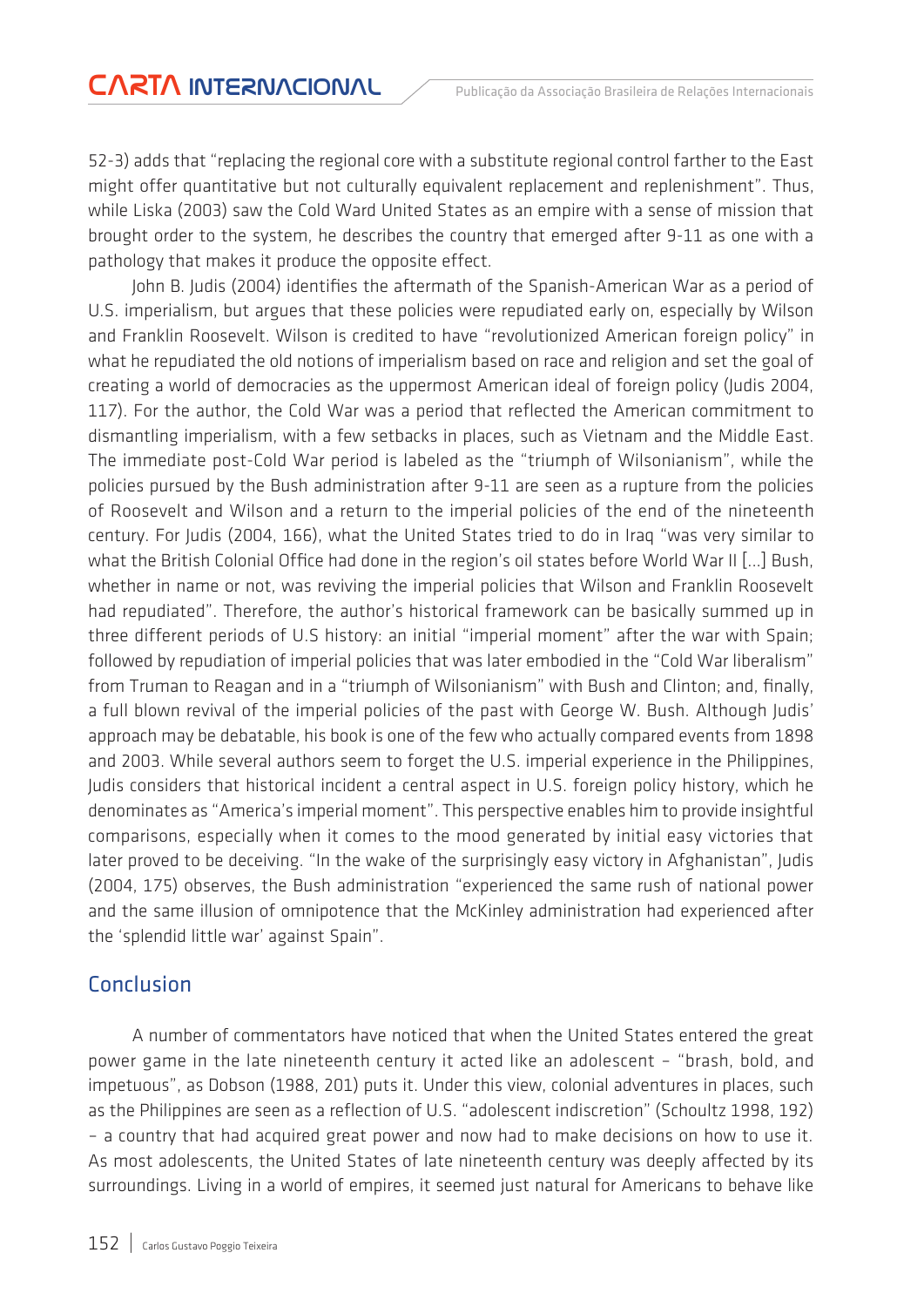### Publicação da Associação Brasileira de Relações Internacionais **CARTA INTERNACIONAL**

one themselves. But they soon found out that the real world of empires was far harsher than their juvenile mind had pictured. When the grandiose plans to civilize cultures seen as inferiors fell prey to the Filipino jungles, U.S. statesmen and public opinion were forced to reevaluate the effectiveness of imperial solutions. Fourteen years fighting in the Philippines left a deep impression in the minds of the young American power, one that definitively helped it to grow up and reach maturity.

By the end of World War II, the United States was a much more mature power. Having surpassed all other nations in the world in practically every indicator of power that mattered, now that Americans actually dispose of imperial power they were considerably reluctant to use it. This time, however, the imperial call came from the other side of the Atlantic. On one hand, Europeans insisted for U.S. involvement in their reconstruction and protection. On the other hand, now that the United States was a global power, it had global responsibilities and combating the rival Soviet empire was the number one priority. These two forces were joined together to create the willingness to make the United States resort once again to imperial solutions. As the Cold War unfolded, U.S global responsibilities became more and more far-reaching, so much so that it saw itself entangled in Vietnam almost without realizing it. As in the Philippines, when the United States had taken over for what remained of the Spanish empire, in Vietnam it ended up taking over for what remained of the French empire. As in the Philippines, indigenous forces in Vietnam reacted strongly and reminded Americans once again that being an empire comes with a high price tag – money, sweat, and blood. As in the Philippines, what was initially seen as an easy victory of a great power against an insignificant country, turned out to be a lengthy battle that led to a repulsion of imperial strategies. The similarities between Vietnam and the Philippines seem so evident that it is just remarkable that so few authors have addressed the topic. Before the Vietnam syndrome, one could argue that there was a Philippines syndrome.

Considering that the United States went to the Philippines in an adolescent mood, as an immature power that was still learning to play the great power game, but went to Vietnam as a grown-up global power that became gradually committed to an extent that it was indiscernible when its involvement actually turned into an American war, a case can be made that after 2001 the U.S. power started to show signs of senility. The attacks of September 11 set into motion a series of events that it seemed as if the United States had developed a pathology that one could call "hegemonism" (Liska 2003). All the multilateral fora that had been built during the period of U.S. power's maturity, notably NATO and the UN, were deemed at best irrelevant and at worst an impediment to fully applying the U.S. power in an age of unipolarity. After living for a decade in a unipolar environment, by the beginning of the twenty-first century, a sense of omnipotence had been developed, the same sense that led the United States to the Philippines in the nineteenth century and to Vietnam in the twentieth. In both events, this sense of omnipotence would quickly die down as troops on the ground fell prey to an inhospitable environment. The United States fought guerrilla wars in the Philippines and Vietnam that lasted for over a decade and that weakened American power. Iraq shows no signs that it will follow a very different path.

When analyzing the American imperial ventures, it is clear that they were not planned. McKinley's campaign for president is notorious for barely mentioning foreign policy issues. Truman, who built the framework of the American empire in the Cold War, had no choice but to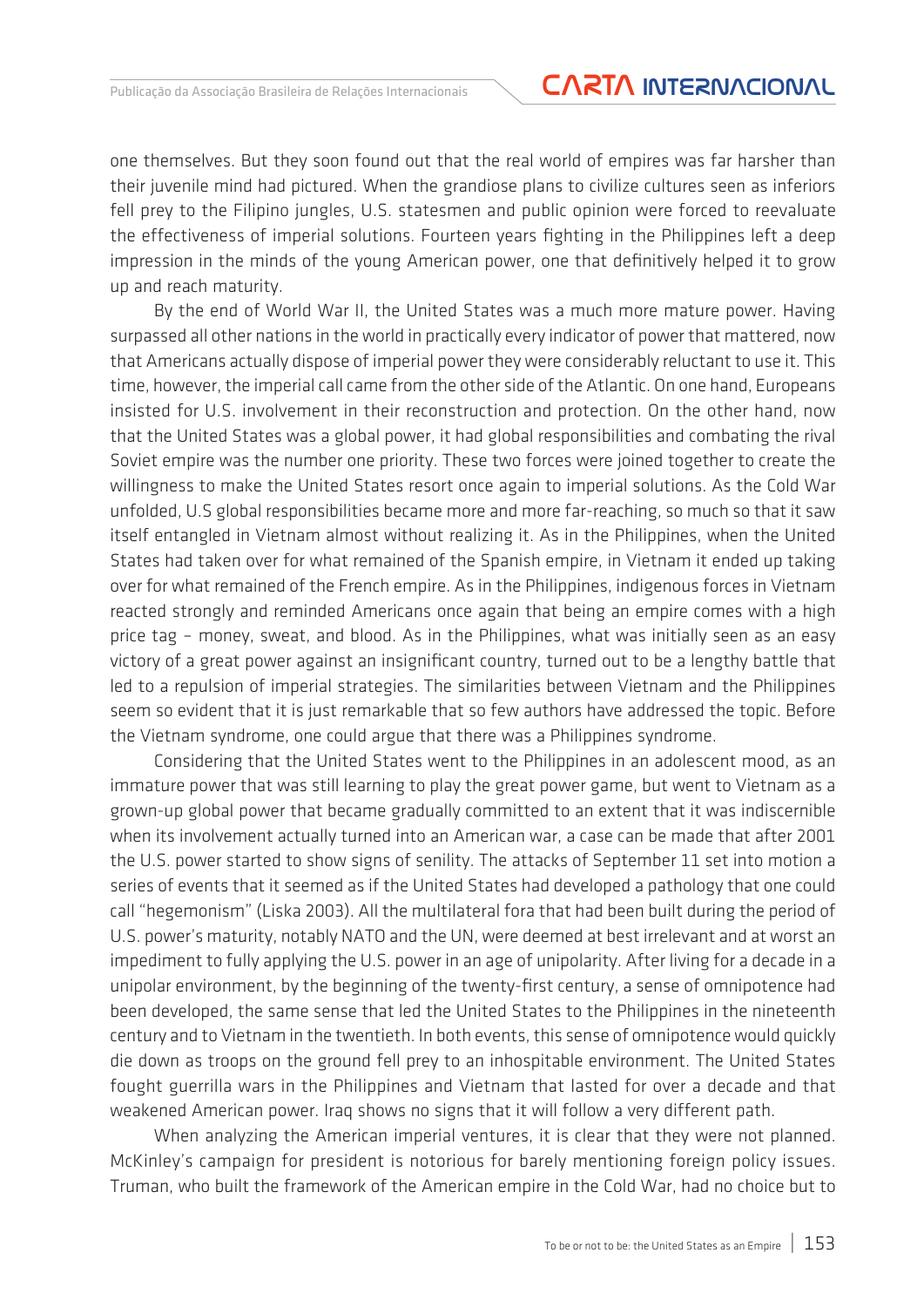be concerned with foreign policy, but he clearly had no imperial designs in mind. The fact that national security spending from 1945 to 1948 was reduced by almost 90% confirms this trend. As his successor in the presidency, Truman often repeated that U.S. troops would be deployed abroad for a short period of time. Vietnam was a consequence of the U.S. gradual involvement in that region, and the Cold War mindset had become too powerful to avoid escalation there. Johnson – who once said that "I do not want to be the President who built empires" (Gaddis 2005, 268) – had little interest in foreign policy issues and would have been far happier focusing efforts only on his domestic agenda. Bush run a presidential campaign touting a "humble" foreign policy that in the first months of his administration sounded like a disentanglement from the world at large. In the three cases the imperial urge did not appear spontaneously. McKinley went to war with Spain and took the Philippines after intense debate with himself and with Congress. Successive U.S. administrations became gradually involved in Vietnam as a result of the Cold War and of how the situation on the ground evolved, and not as a thought-out plan from scratch. Bush only unleashed the imperial temptation after an unforeseen tragedy of enormous psychological proportions for the country. Both George W. Bush and Lyndon Johnson succeeded in transferring considerable power from the Congress to the executive branch, an action that was seen as necessary in order to pursue their imperial policies. McKinley did not need such action, since the imperial push then came more from the public opinion at large than from the White House. Both efforts were greeted by strong indigenous reaction to U.S. imperial policies, which led to a reassessment of such policies.

In the famous Shakespearean monologue, Hamlet, the main character, after asking "To be or not to be: that is the question", adds:

> *Whether 'tis nobler in the mind to suffer The slings and arrows of outrageous fortune, Or to take arms against a sea of troubles And by opposing end them?*

Between suffering the arrows of fortune and taking arms against a sea of troubles, the United States has often chosen the latter. But if metaphorical slings and arrows of outrageous fortune were, thus, avoided, attempts to oppose and put an end to troubles in places, such as The Philippines, Vietnam, and Iraq ended up generating enough resistance to make U.S. statesmen wonder and keep asking the old Hamletian question.

#### References

Bacevich, Andrew J. *American empire: the realities and consequences of U. S*. Diplomacy. Cambridge, Mass.: Harvard University Press, 2002.

Beisner, Robert L. *Twelve against empire: the anti-imperialists, 1898-1900*. Chicago: Imprint Publications, 1992.

De Riencourt, Amaury. *The American empire*. New York: Dial Press, 1968.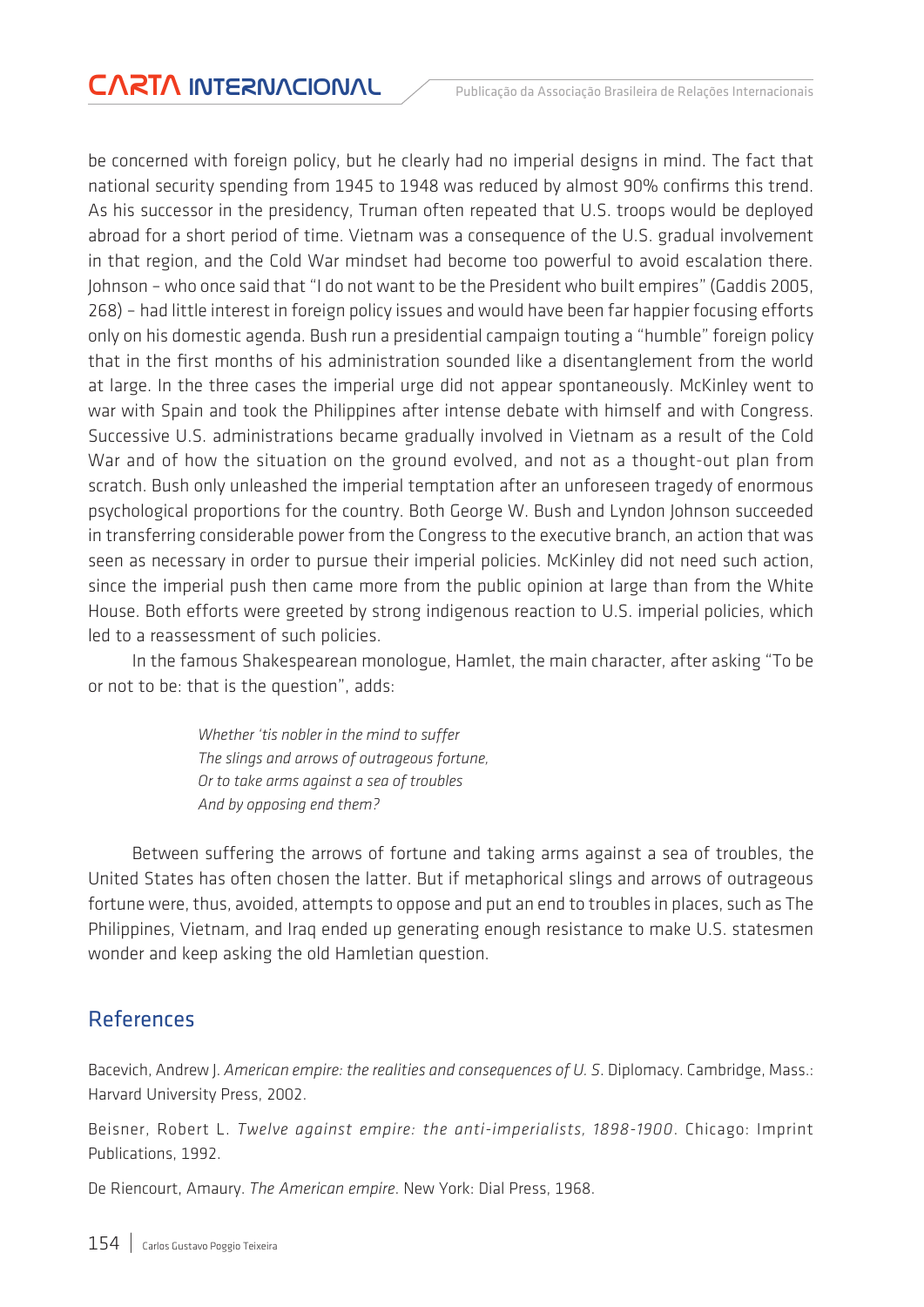Dobson, John M. *Reticent expansionism: the foreign policy of William McKinley*. Pittsburgh, Pa.: Duquesne University Press, 1988.

Ferguson, Niall. *Colossus: the price of America's Empire*. New York: Penguin Press, 2004.

Gaddis, John Lewis. *We now know: rethinking cold war history*. Oxford; New York: Clarendon Press; Oxford University Press, 1997.

Gaddis, John Lewis. *Strategies of containment: a critical appraisal of American national security policy during the cold war*. New York: Oxford University Press, 2005.

Garrison, Jim. *America as empire: global leader or rogue power?* San Francisco: Berret-Koehler Publishers, 2004.

Healy, David. *U. S. expansionism: the imperialist urge in the 1890s*. Madison: University of Wisconsin Press, 1970.

Ignatieff, Michael. "The American Empire." *New York Times Magazine*, no. 22, 2003.

Johnson, Chalmers A. *Blowback: the costs and consequences of American empire*. New York: Henry Holt, 2004.

Johnson, Chalmers A. *Nemesis: the last days of the American Republic*. New York: Metropolitan Books, 2006.

Judis, John B. *The folly of empire: what George W. Bush could learn from Theodore Roosevelt and Woodrow Wilson*. New York: Scribner, 2004.

Liska, George. *Imperial America: the international politics of primacy*. Baltimore: Johns Hopkins Press, 1967.

Liska, George. *Twilight of a hegemony: the late career of imperial America*. Dallas: University Press of America, 2003.

Lundestad, Geir. *The American empire and other studies of U. S. foreign policy in a comparative perspective*. Oslo; Oxford: Norwegian University Press; Oxford University Press, 1990.

May, Ernest R. *Imperial democracy: the emergence of America as a great power*. Chicago: Imprint Publications, 1991.

Morgan, H. Wayne. *America's road to empire: the war with Spain and overseas expansion*. New York: Wiley, 1965.

Porter, Bernard. *Empire and Superempire: Britain, America and the world*. New Haven: Yale University Press, 2006

Schoultz, Lars. *Beneath the United States: a history of U. S. policy toward Latin America*. Cambridge, Mass.: Harvard University Press, 1998.

Steel, Ronald. *Pax Americana*. New York: Viking Press, 1970.

Steel, Ronald. *Imperialists and other heroes: a chronicle of the American empire*. New York: Random House, 1971.

Steel, Ronald. "Totem and Taboo." *Nation*, 279, no 8, 2004: 29-35.